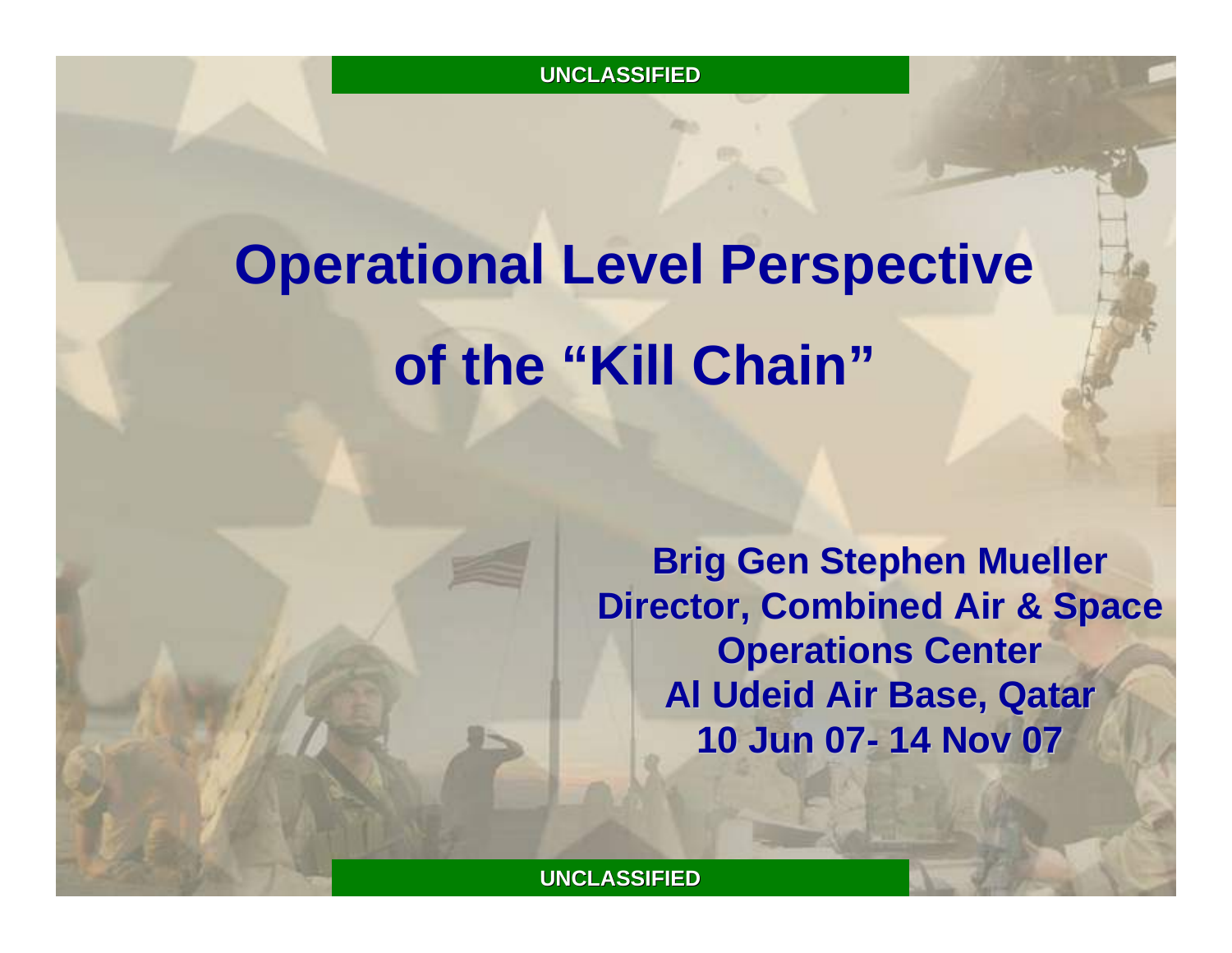

# *Find…Fix…Target…Track…Engage…Assess*

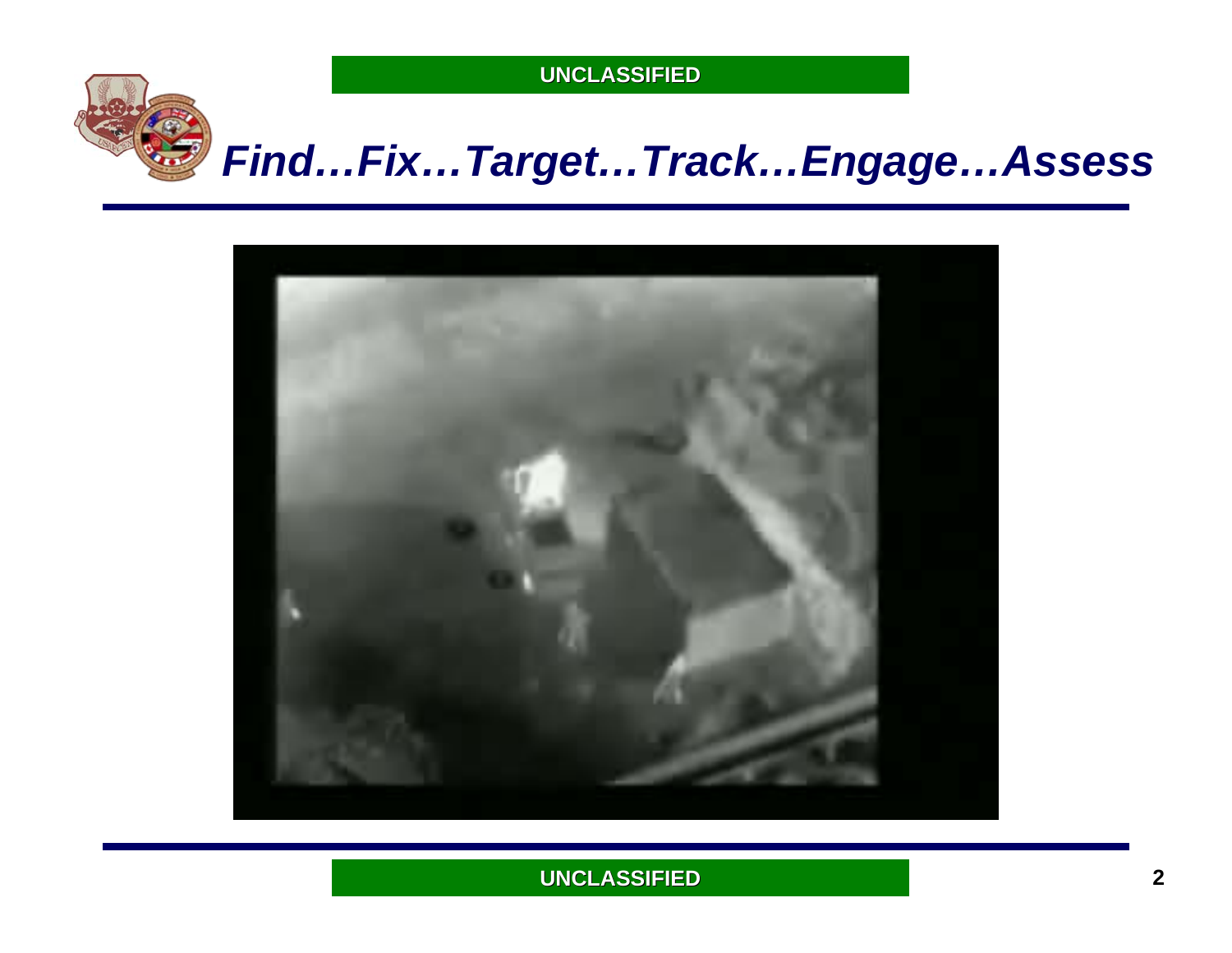

# *Operational Level How do we add value?*

**Three distinct categories of Targets:**

- Troops in Contact (TICs)
- Dynamic Targeting
- **Deliberate Targeting**

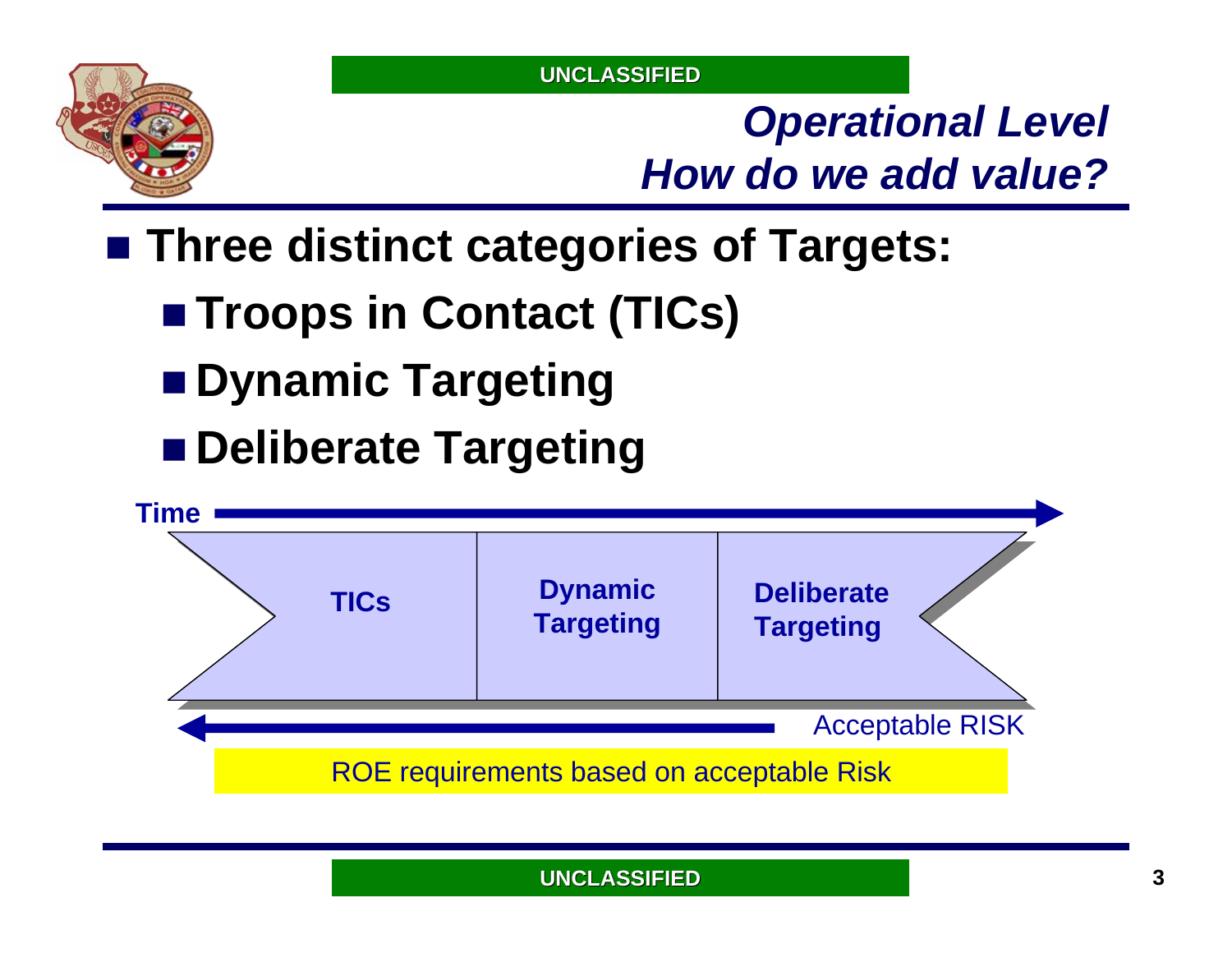



### **MQ-9 vs ACM**

**Date: 23 Nov 07**

**Operation: OEF**

**Aircraft: MQ-9**

**Weapon: GBU-12**

**Location: IVO Anaconda Fire Base, Afghanistan**



**Claw 01 was retasked by Taipan to support a TIC IVO Anaconda Fire Base. Reports that friendlies were being engaged; ACM were observed moving north tactically along the creek bed. Claw 01 was cleared to engaged on the north edge of the east to west running river.**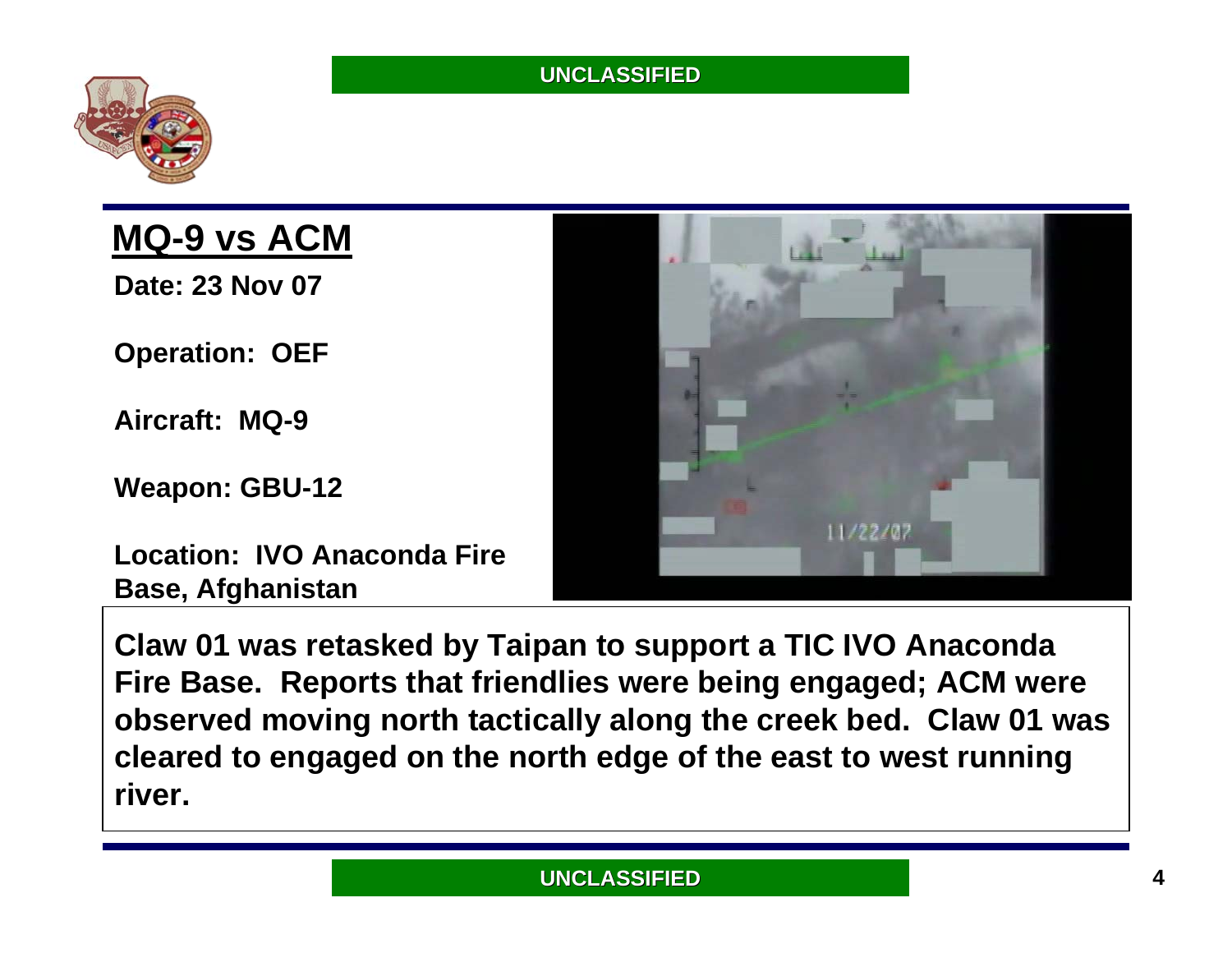

# *Troops in Contact*

**Presence ~ single digit minutes**

- **Iraq = typical <10 minutes**
- **Afghanistan = < 20 Minutes**
- Precise Information—Rover/Targeting **Pods/Comms**
- **Weapon Flexibility**
- **Theater Air Control System**



**(ROVER) Remotely Operated Video Enhanced Receiver Airborne imagery direct to the warfighter! Advanced Targeting Pods UAVs, F-16, F-18, A-10, GR-7 and P-3 C-130 Scathe View**



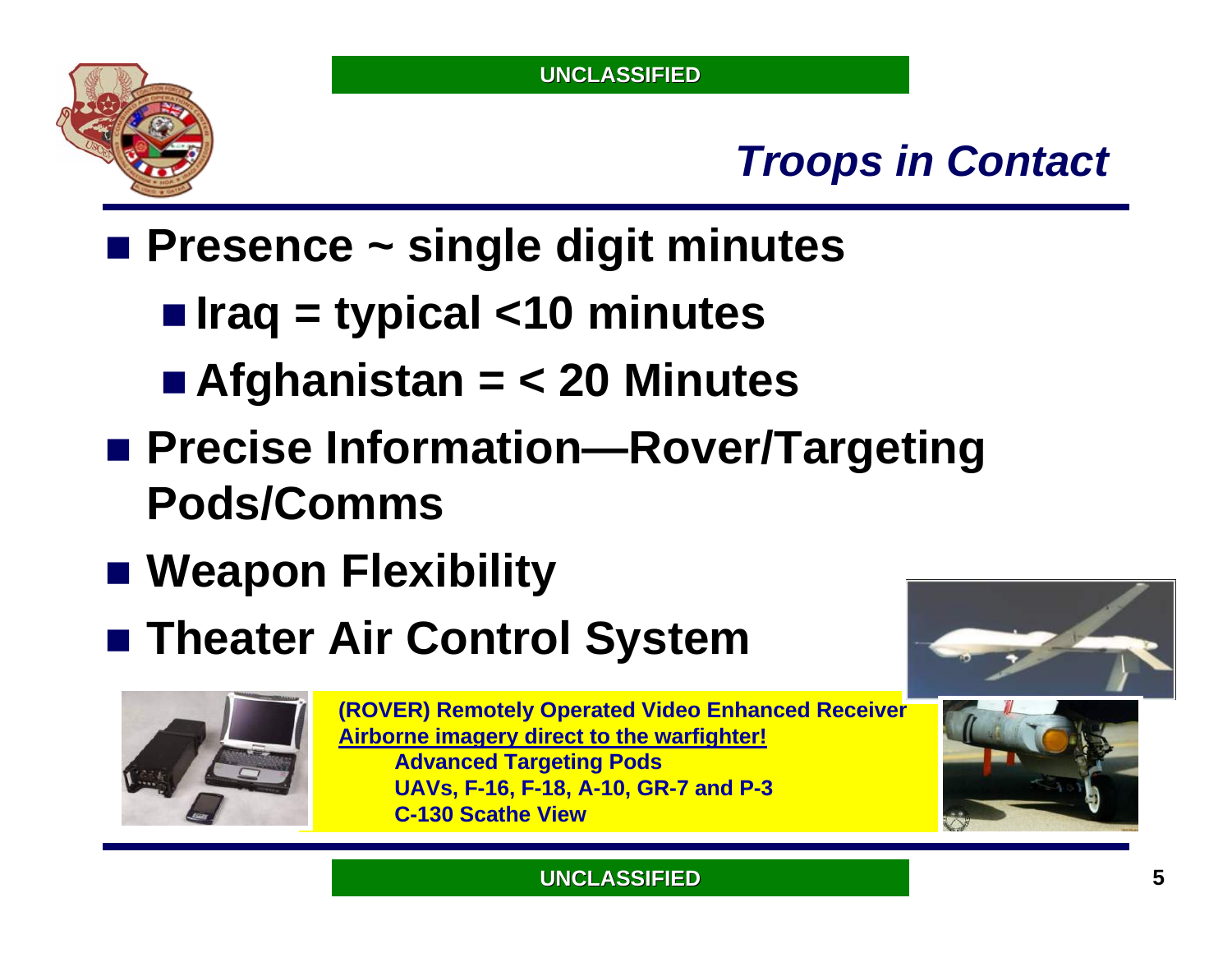

### **A-10 vs IED Cache**

**Date: 21 Oct 07**

**Operation: OIF**

**Aircraft: A-10C**

**Weapon: 2 x GBU-38**

**Location: IVO Fallujah, Iraq**



**2x A-10Cs assigned to the 104 EFS destroy a building containing an IED cache using GBU-38s north of Fallujah, Iraq. The GBU-38 impacts resulted in the destruction of the building and denied materials to the enemy.**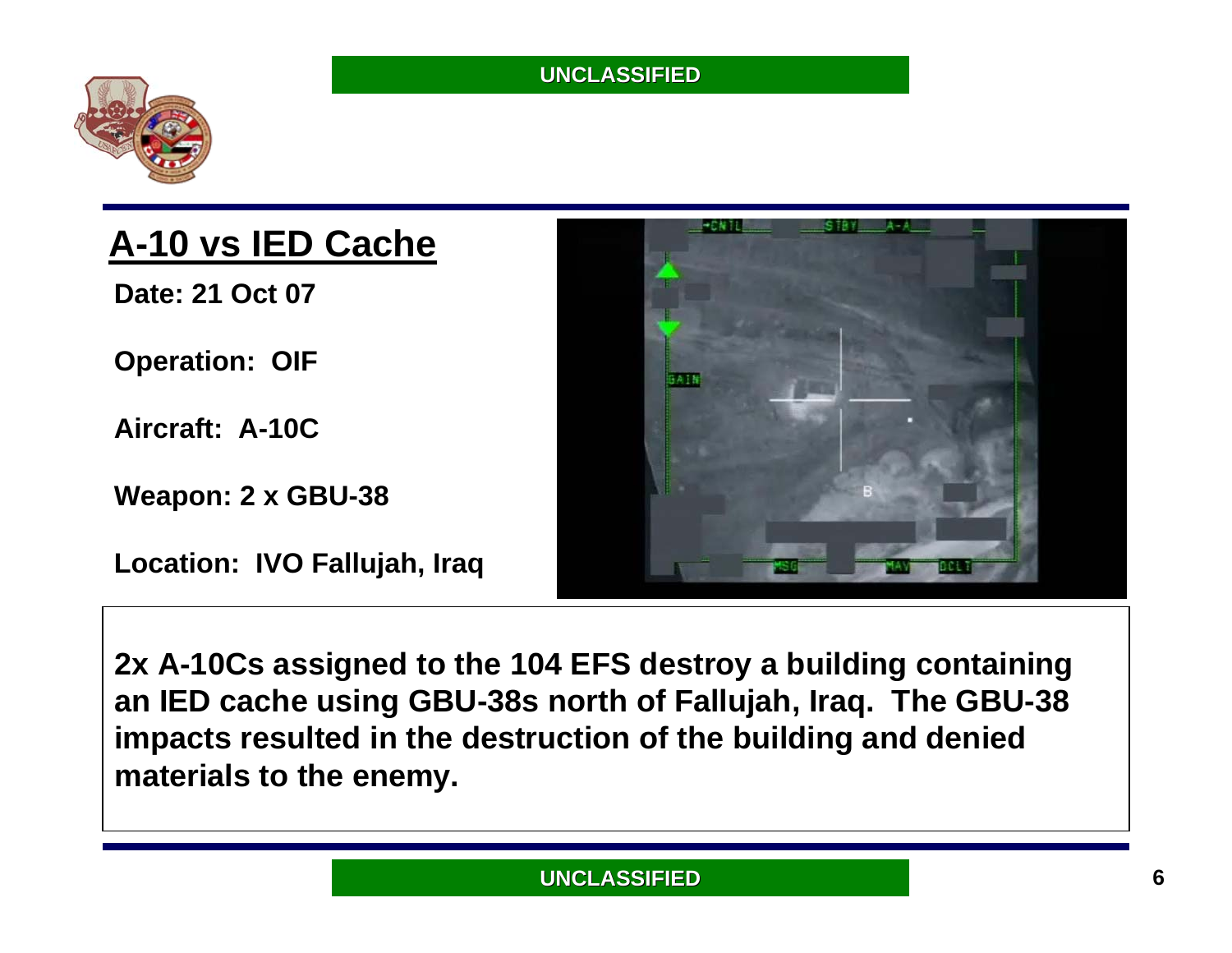

# *Dynamic Targeting*

- "Time Sensitive" vs. Inside the ATO cycle
- **Collateral Damage Estimate**
	- **Formal or Field?**
- Weaponeering
- **No Strike List?**
- **Airspace clearance**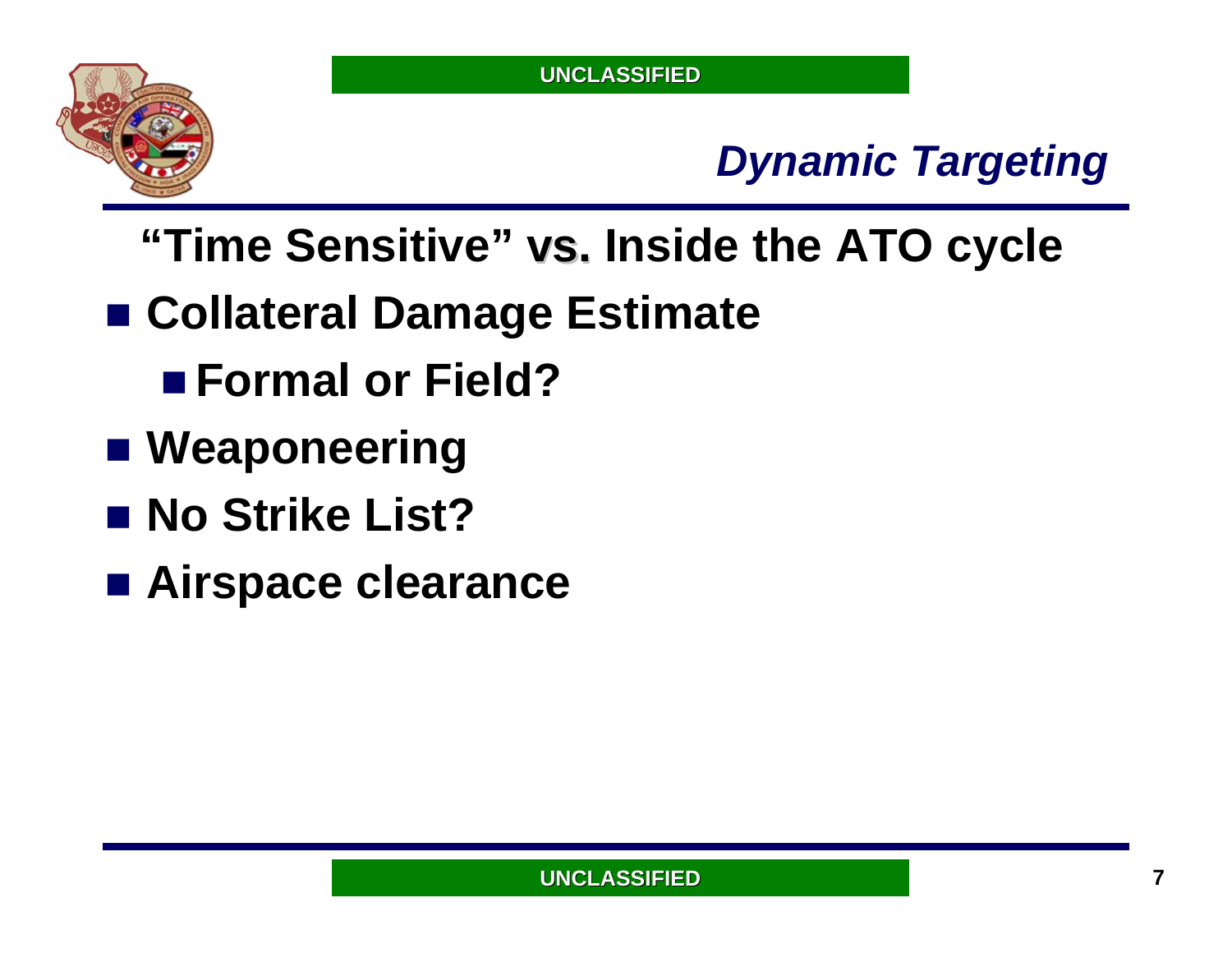

### *Airpower in Joint Military Operations Big Sky Theory*

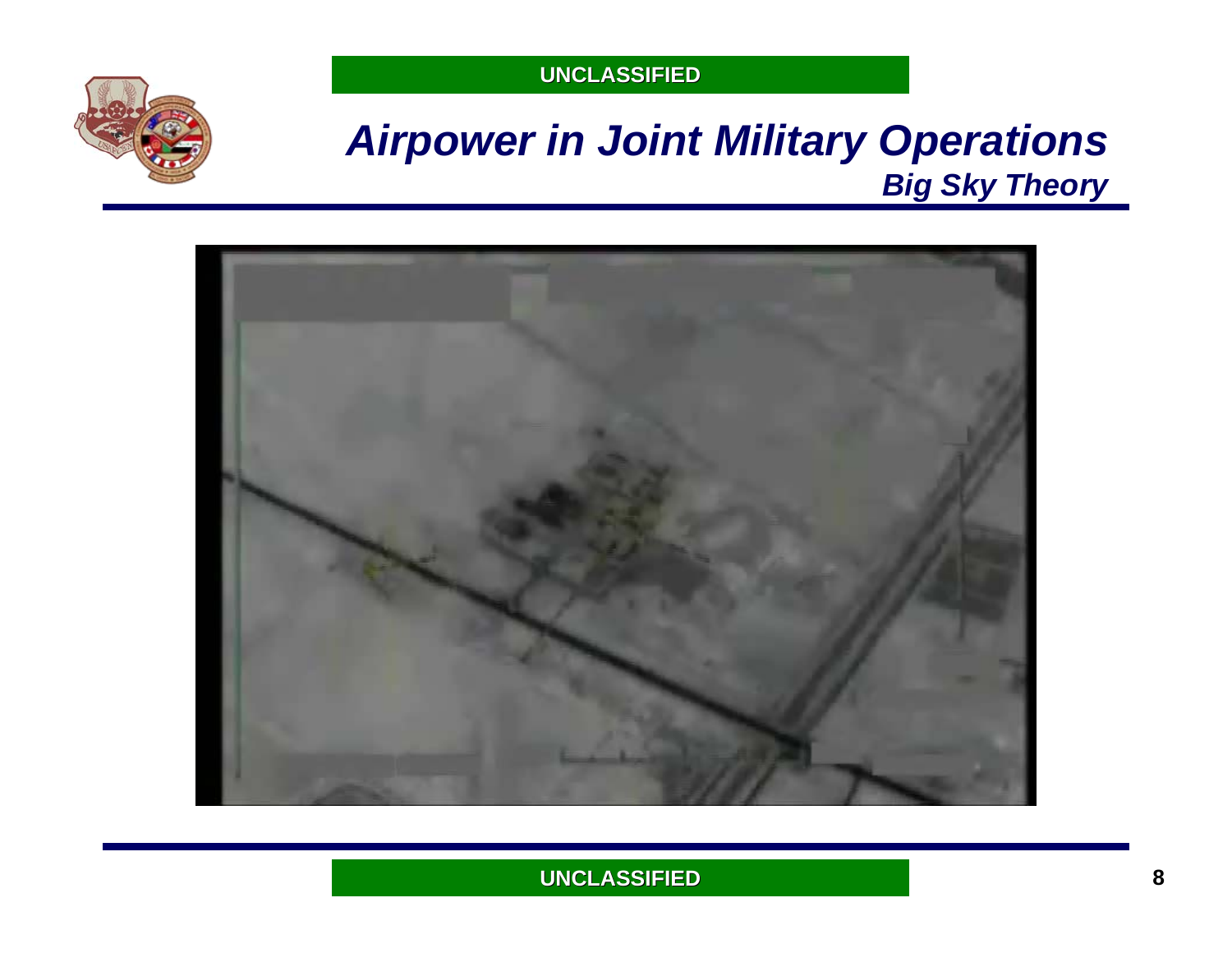# *AIRSPACE CONTROL ["another viewpoint"](#page-11-0)*

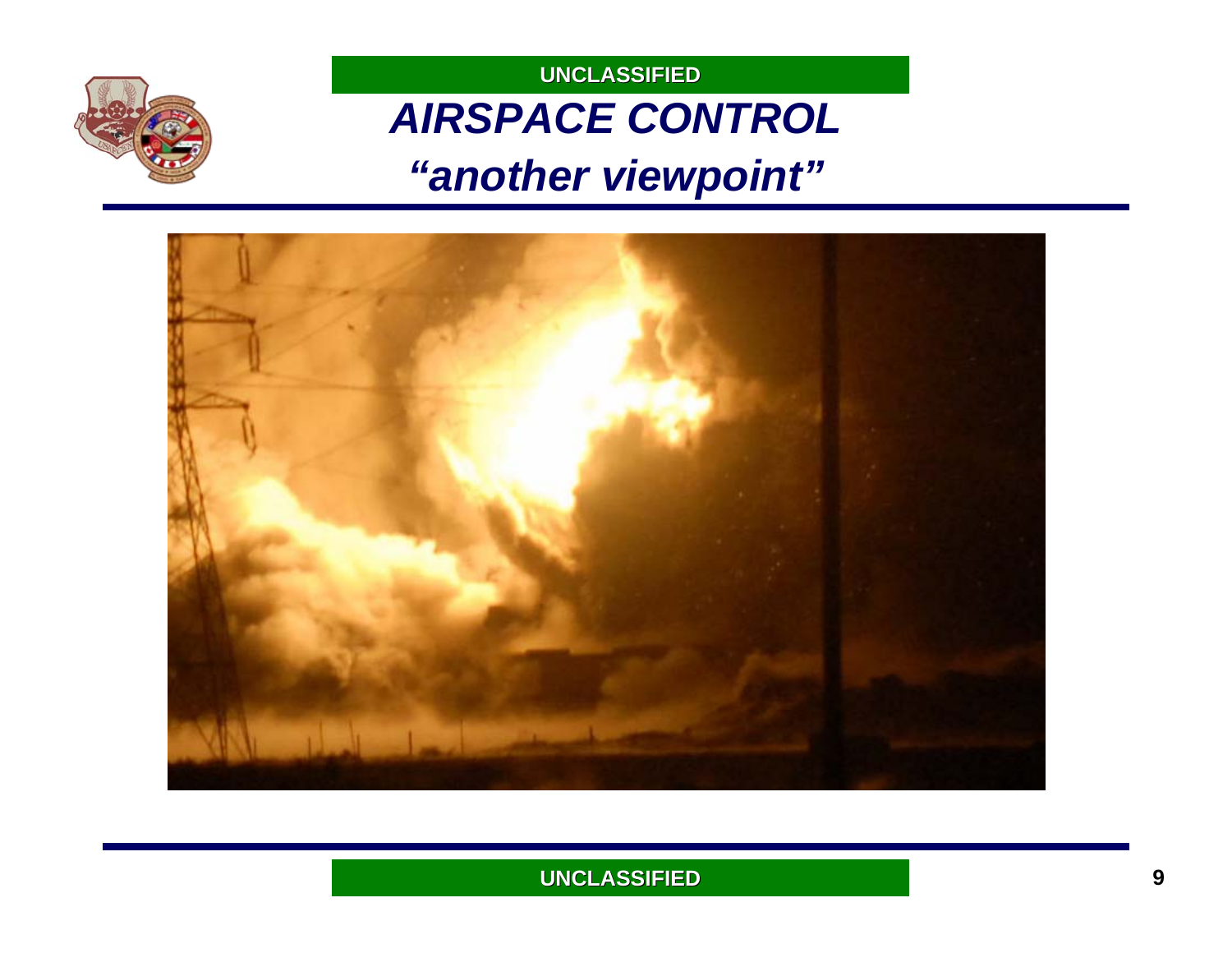

# *Deliberate Targeting*

- **Integrated and Synchronized Effects**
	- *Space—ISR—Electronic Attack Electronic Attack—CSAR*
	- **Airspace clearance**
	- **Collateral Damage Estimate**
	- Weaponeering
	- **No Strike List?**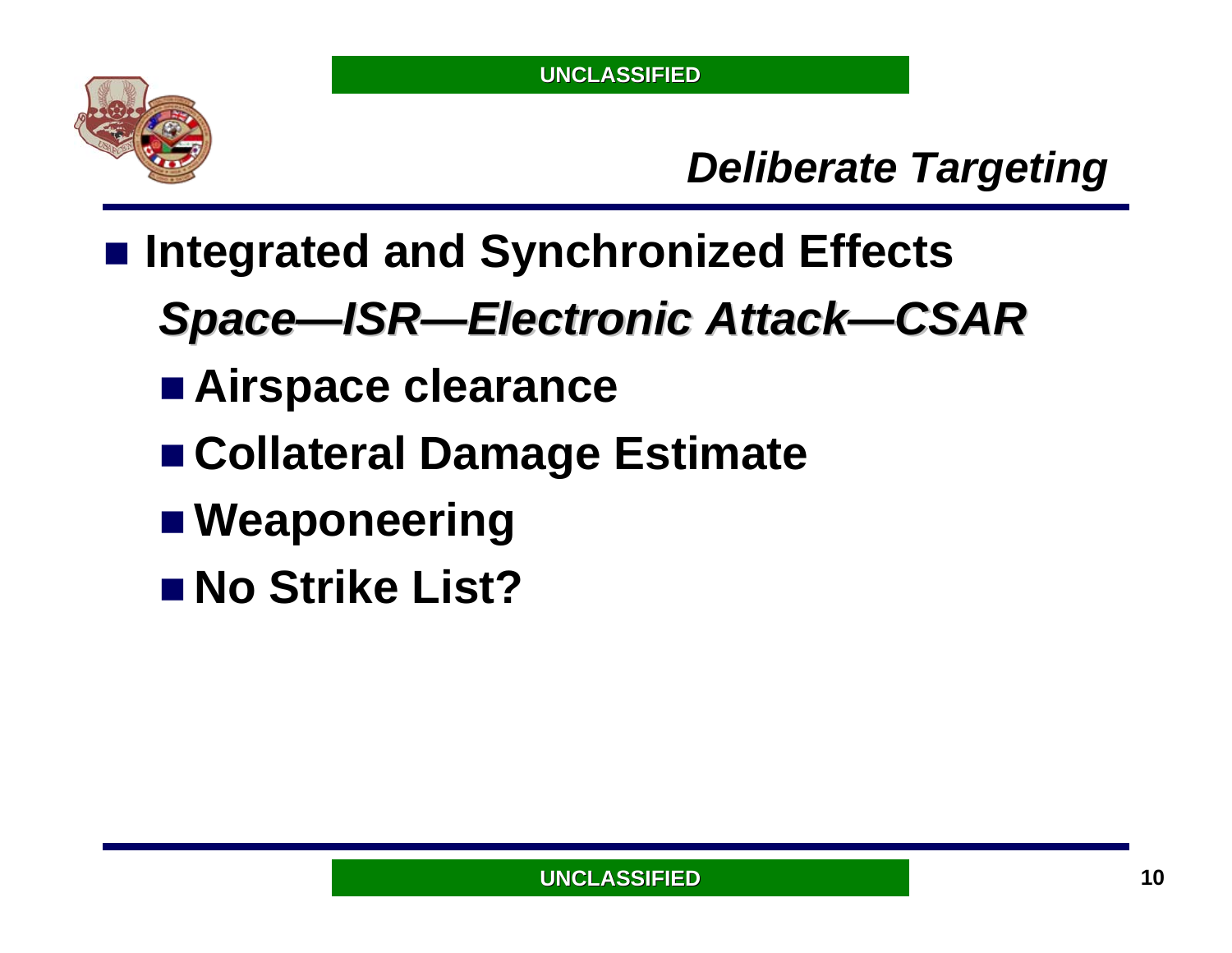

### *1 Year CFACC Roll-Up by Operation 28 February 2007 – 1 March 2008*

### **IRAQ**

- **67,169 Sorties 18,952 (Strike) 2,248 TICs**
	- **1,119 SoFs**
	- **1,265 Wpns Employed**
	- **3,820 (EW)**
	- **6,969 (ISR)**
	- 7,774 (Tanker)
	- i<br>List **29,654 (Tac Airlift)**
		- **5 Airdrop**





**SORTIE TOTAL 98,703**

### **AFGHANISTAN**

**31,534 Sorties 10,317 (Strike) 2,073 TICs 1,493 SoFs 2,975 Wpns Employed 1,926 (EW) 3,730 (ISR) 6,573 (Tanker)**  $\mathcal{L}^{\text{max}}_{\text{max}}$  **8,988 (Tac Airlift) 463 Airdrops**